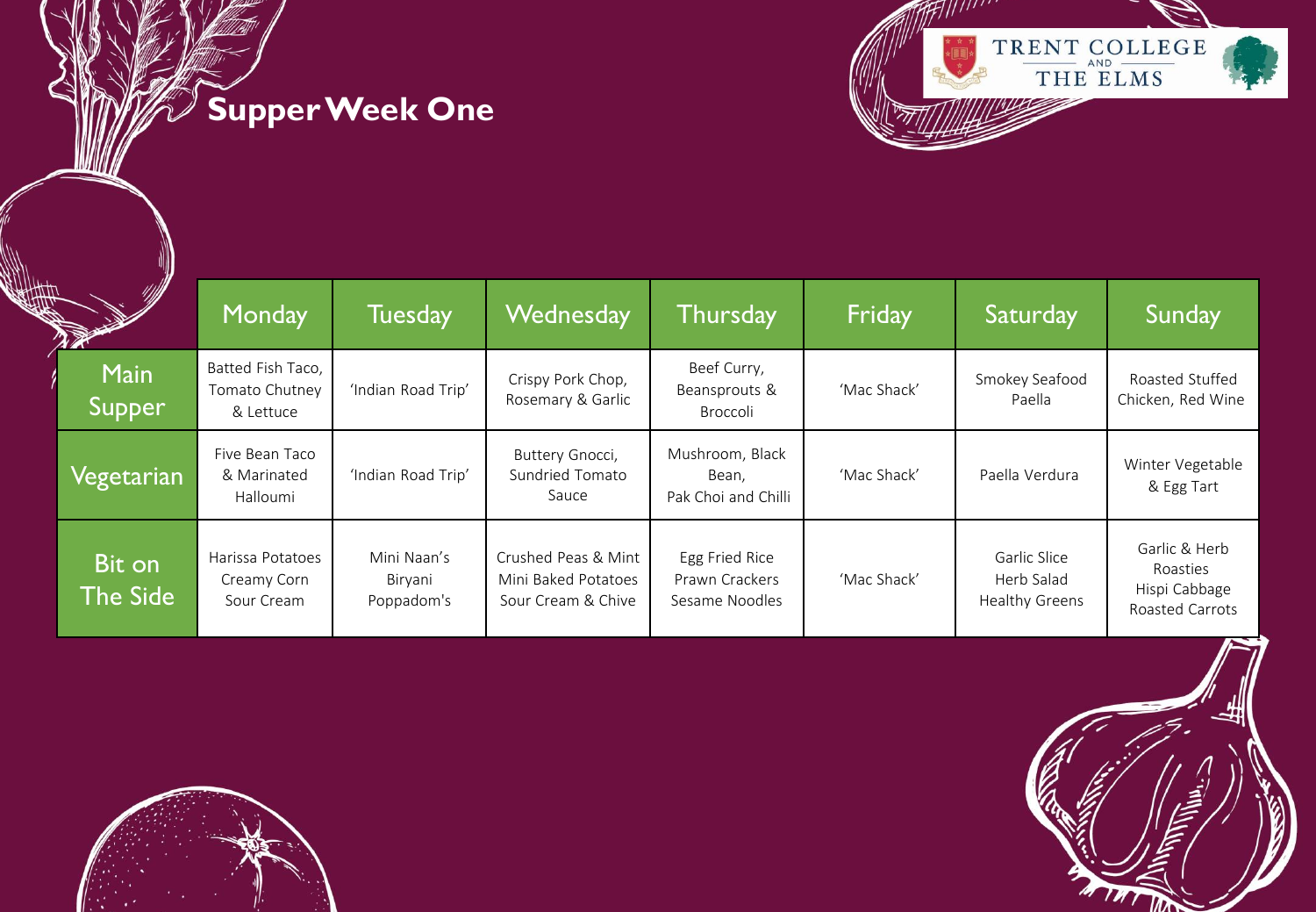## **Supper Week One**



| <u>M</u><br>Щ<br><b>ROCKET ROOM</b> | Monday                                     | Tuesday                                                     | Wednesday                           | Thursday                                   | Friday                                    | Saturday                         | Sunday                                       |
|-------------------------------------|--------------------------------------------|-------------------------------------------------------------|-------------------------------------|--------------------------------------------|-------------------------------------------|----------------------------------|----------------------------------------------|
| <b>Chefs</b><br><b>Special</b>      | Mexican Pork<br>Steak With Fresca<br>Salsa | 'Indian Road Trip'                                          | Winter Beef Pot                     | Sweet & Sour<br>Chicken Hong Kong<br>Style | 'Mac Shack'                               | Boarders Choice                  |                                              |
| <b>Bowl</b><br><b>Salads</b>        | Chopped Salad,<br>Coriander & Lime         | 'Indian Road Trip'                                          | Pesto Pasta Salad                   | Crunchy Asian<br>Salad                     | 'Mac Shack'                               | Niçoise Salad                    |                                              |
| <b>Deserts</b>                      | Cookie Dough<br>Brownie<br>Fresh Cut Fruit | Orange Posset,<br>Carraway<br>Shortbread<br>Fresh Cut Fruit | Waffle Wednesday<br>Fresh Cut Fruit | Cornflake Tart<br>Fresh Cut Fruit          | Honey Comb<br>Flapjack<br>Fresh Cut Fruit | Jelly & Cream<br>Fresh Cut Fruit | Bread & Butter<br>Pudding<br>Fresh Cut Fruit |



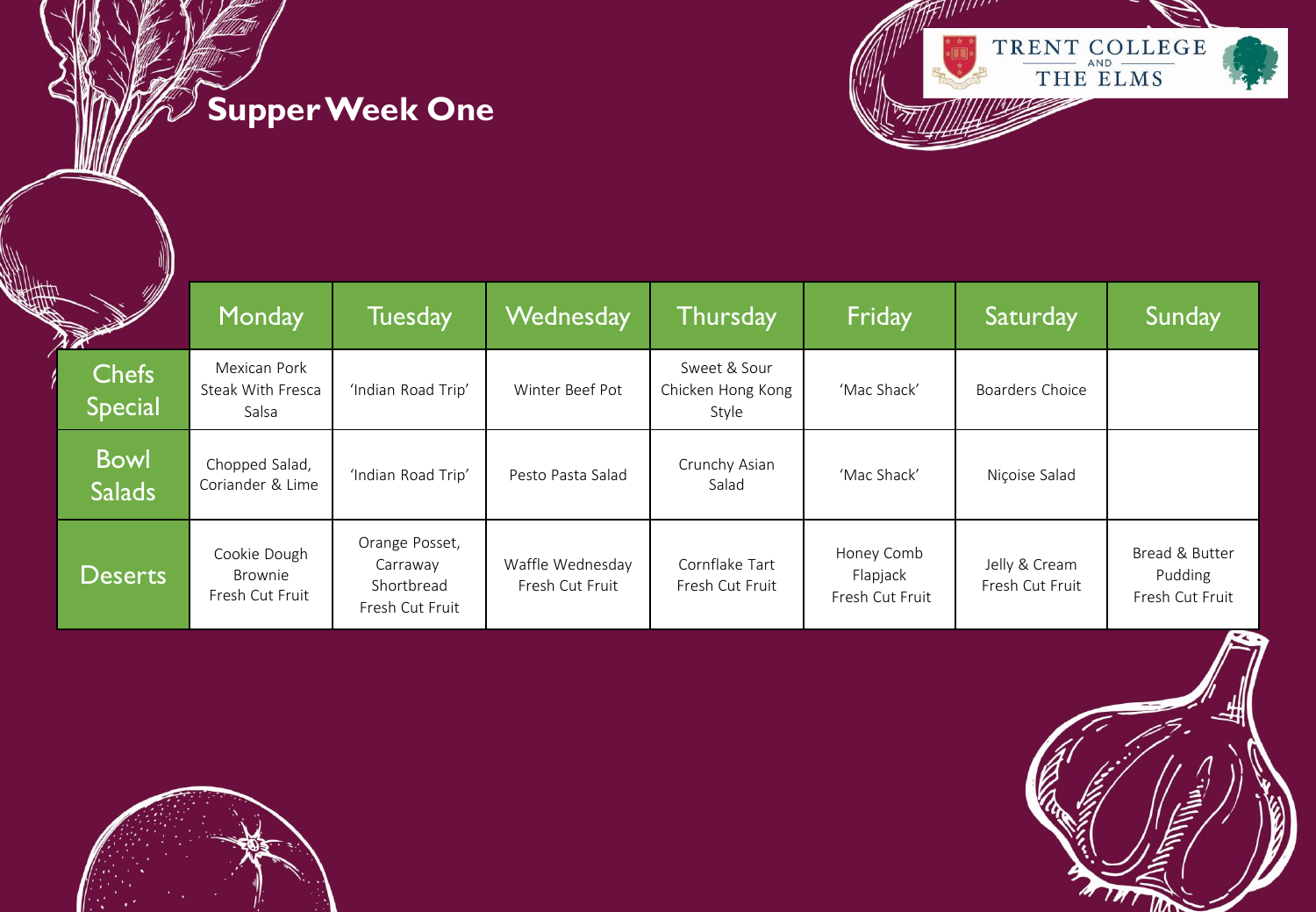



|              |                              | Monday                                                  | Tuesday   | Wednesday                                               | Thursday                                                              | Friday        | Saturday                                            | Sunday                                     |
|--------------|------------------------------|---------------------------------------------------------|-----------|---------------------------------------------------------|-----------------------------------------------------------------------|---------------|-----------------------------------------------------|--------------------------------------------|
| $\mathbb{N}$ | <b>Main</b><br><b>Supper</b> | Pork Gyros,<br>Lettuce, Tomato<br>& Houmous             | 'Hen Den' | Slow Cooked Beef<br>Lasagne, Roasted<br>Garlic Focaccia | Sticky Korean BBQ<br>Pork Bao Bun,<br>Siracha                         | 'Pizza House' | Spicy Mango &<br>Lime Chicken                       | Lamb & Rosemary<br>Pie<br>Rich Gravy       |
|              | Vegetarian                   | Vegetable &<br>Potato<br>Moussaka                       | 'Hen Den' | Creamy Spinach &<br>Ricotta Cannelloni                  | Sticky Korean BBQ<br>Tofu Bao Bun,<br>Siracha                         | 'Pizza House' | Cheese Tomato &<br>Red Pepper<br>quesadilla         | Shallot, Thyme &<br>Red Wine Tart<br>Tatin |
|              | Bit on<br>The Side           | Paprika Fries<br>Hot Freekeh<br>Salad<br>Dressed Greens | 'Hen Den' | Garlic Bread<br>Italian Style Potatoes<br>Broccoli      | Chili & Garlic<br>Edamame<br>Seaweed Shaker<br>Fries<br>Green Noodles | 'Pizza House' | Seasoned Wedges<br>Street corn<br><b>Spicy Rice</b> | Vegetable Medley<br>Mashed Potato          |



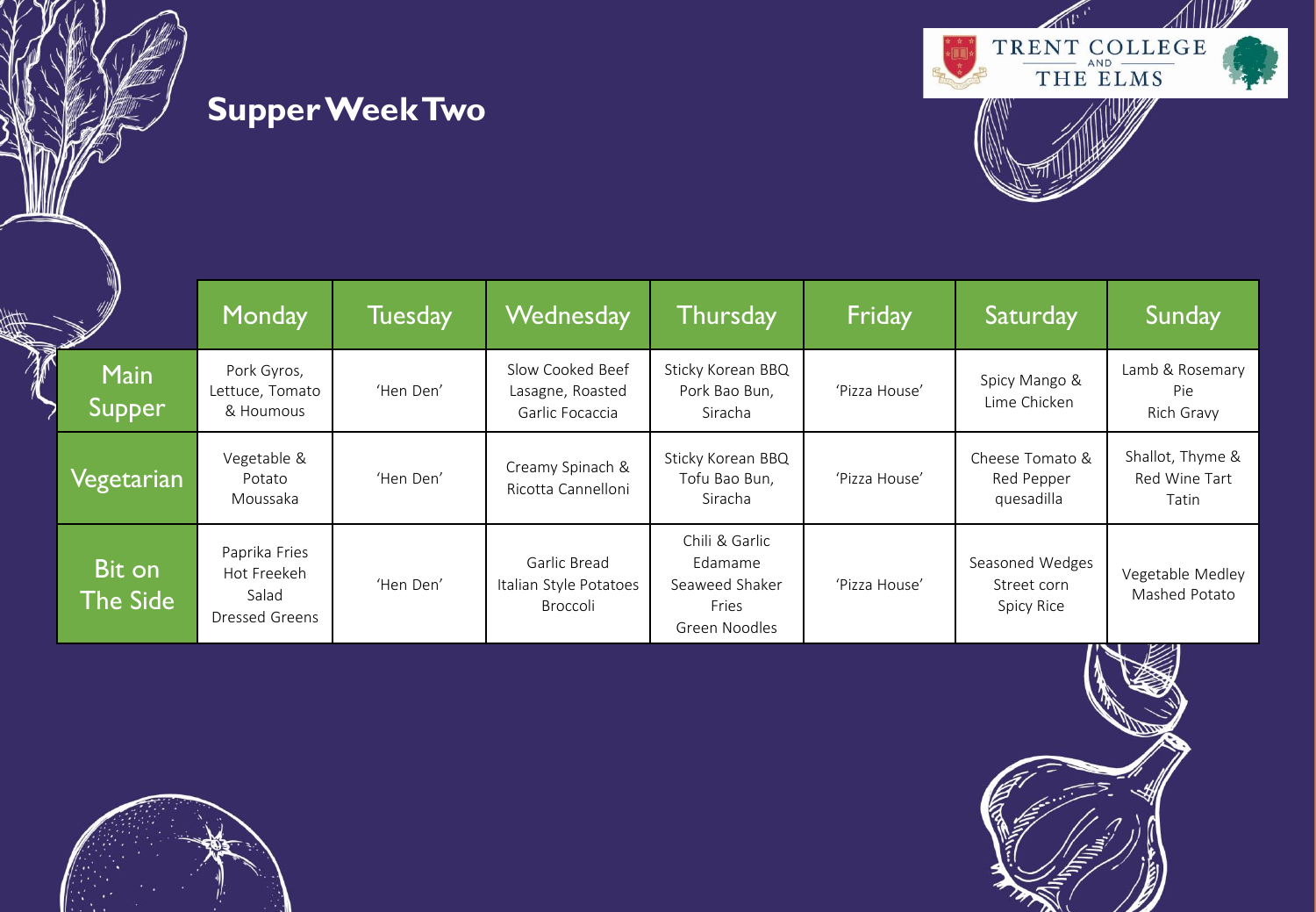



|                           |                                | Monday                              | Tuesday                    | Wednesday                                  | Thursday                                              | Friday                                             | Saturday                       | Sunday                         |
|---------------------------|--------------------------------|-------------------------------------|----------------------------|--------------------------------------------|-------------------------------------------------------|----------------------------------------------------|--------------------------------|--------------------------------|
| $\widetilde{\mathcal{W}}$ | <b>Chefs</b><br><b>Special</b> | Lemon & Garlic<br>Chicken, Tzatziki | Chef's Special             | Handmade Pork<br>Sausage Roll              | Garlic & Herb<br>Chicken Kiev                         | 'Pizza House'                                      | Boarders Choice                |                                |
|                           | <b>Bowl</b><br><b>Salads</b>   | Greek Salad                         | 'Hen Den'                  | Salad Caprice                              | Miso Salad                                            | 'Pizza House'                                      | Three Cabbage<br>Salad         |                                |
|                           | <b>Deserts</b>                 | Rocky Road Bars<br>Fresh Cut Fruit  | Churros<br>Fresh Cut Fruit | <b>Fruity Meringues</b><br>Fresh Cut Fruit | White Chocolate &<br>Cherry Sponge<br>Fresh Cut Fruit | Warm Salted<br>Caramel Brownies<br>Fresh Cut Fruit | Dough Notts<br>Fresh Cut Fruit | Trifle Pots<br>Fresh Cut Fruit |



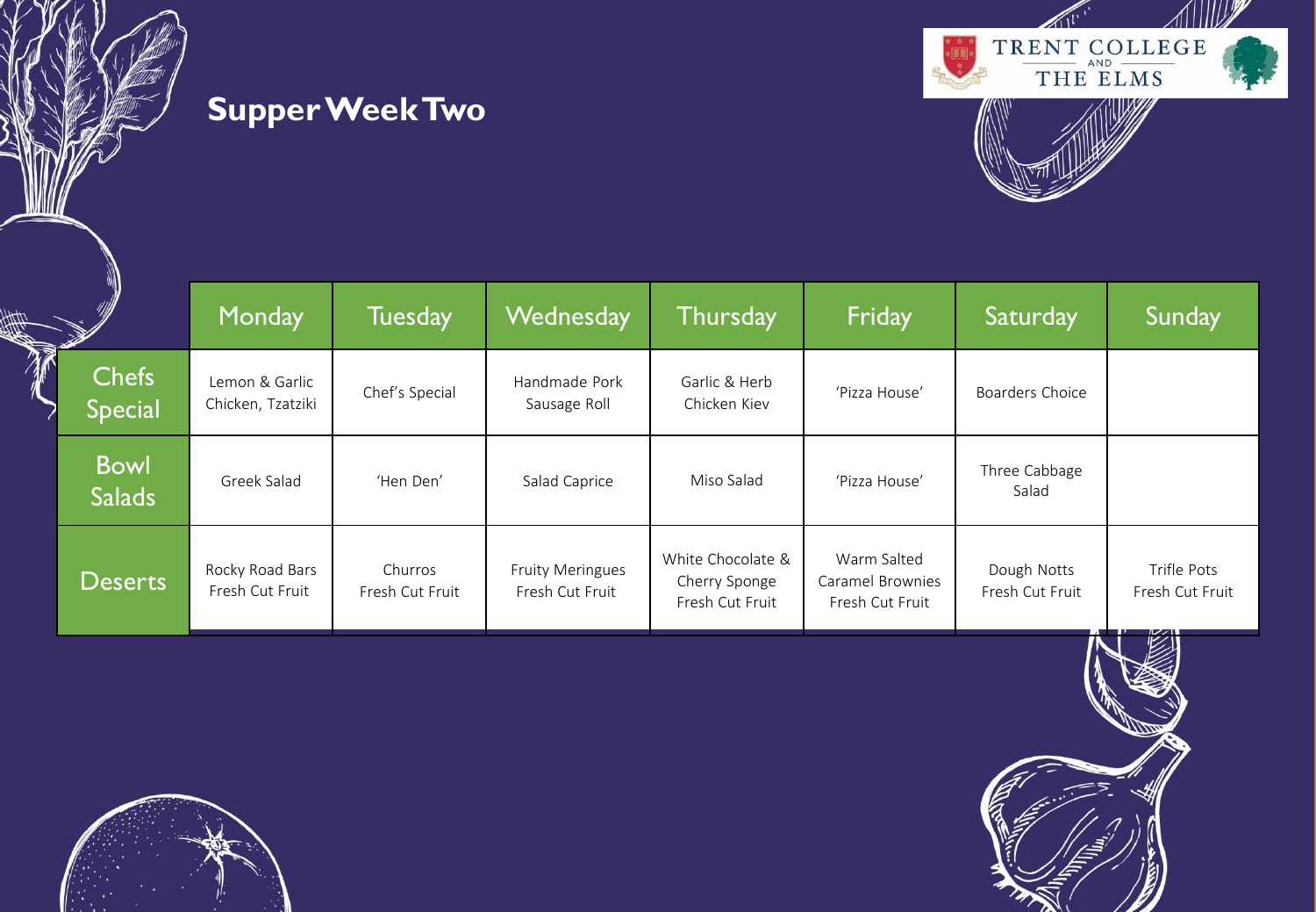



|                           | Monday                                               | <b>Tuesday</b>   | <b>Wednesday</b>                                   | <b>Thursday</b>                                                            | Friday                                   | Saturday                                                    | Sunday                                                              |
|---------------------------|------------------------------------------------------|------------------|----------------------------------------------------|----------------------------------------------------------------------------|------------------------------------------|-------------------------------------------------------------|---------------------------------------------------------------------|
| <b>Main</b><br>Supper     | Pork Sausages In<br>A Giant<br>Yorkshire<br>Pudding  | 'Proper Burgers' | Smoked Cherry Coke<br>Pork Shoulder &<br>Cornbread | Southern Fried<br>Buttermilk Chicken<br>Sweet BBQ &<br>Homemade Ranch      | Hot Deli Sandwich<br>& Jacket Potato Bar | 24hr Marinated<br>Butter Chicken,<br>Mango Chutney          | Honey & Sesame<br>Pork Belly                                        |
| Vegetarian                | Quorn Sausages<br>In A Giant<br>Yorkshire<br>Pudding | 'Proper Burgers' | Smoked Jackfruit<br>Buns,<br>Creamy Coleslaw       | Southern Fried<br>Cauliflower, Sweet<br><b>BBQ &amp; Homemade</b><br>Ranch | Hot Deli Sandwich<br>& Jacket Potato Bar | Chana Masala,<br>Mint Yoghurt                               | Broccoli Cheese<br>Bake, Herb Crumb                                 |
| Bit on<br><b>The Side</b> | Creamy Mash<br>Garden Peas<br>Rosemary<br>Carrots    | 'Proper Burgers' | Poutine Potatoes<br>Blue Cheese Cobbs<br>Pickles   | Smoked Corn,<br><b>Onion Crust</b><br>Potato Hash<br>Collard Greens        | Hot Deli Sandwich<br>& Jacket Potato Bar | Poppadum Nachos<br>Jeera Rice<br>Naan Bread<br>$\mathbf{r}$ | Sage & Onion<br>Smash<br>Green Beans<br>White Cabbage<br>$\sqrt{2}$ |